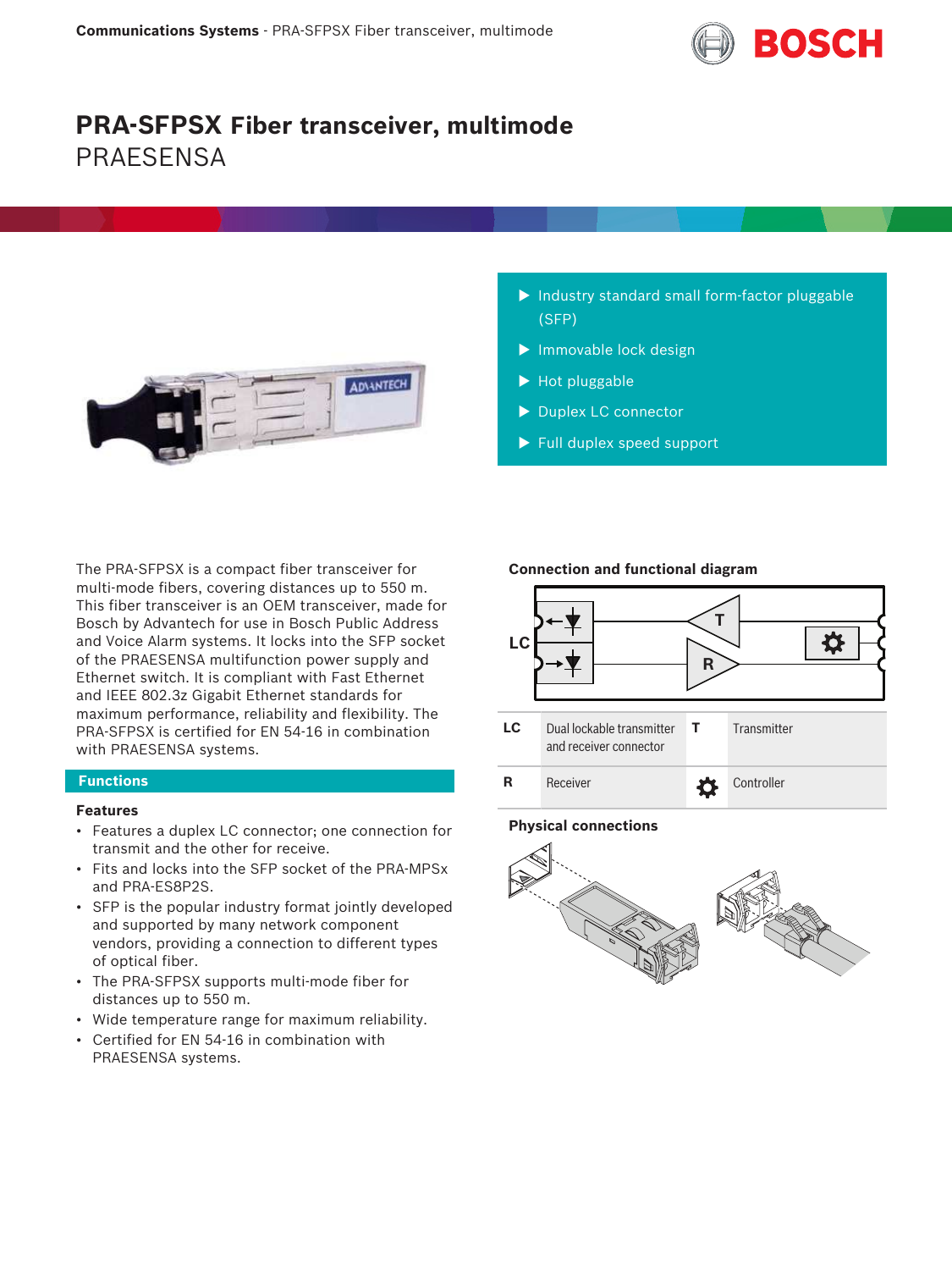### **Architects' and engineers' specifications**

The SX fiber transceiver shall be a wide temperature Small Form-factor Pluggable (SFP) for use with multi-mode fiber and IR light with a wavelength of 850 nm, to cover glass fiber link lengths of up to 550 m. It shall be certified for EN 54‑16 in combination with Bosch PRAESENSA systems for public address and voice alarm purposes. The transceiver shall be marked for UL and CE and be compliant with the RoHS directive. Warranty shall be three years minimum. The SX-transceiver shall be a Bosch PRA-SFPSX.

#### **Certifications and approvals**

#### **Emergency standard certifications**

| Europe                | EN 54-16             |
|-----------------------|----------------------|
| International         | ISO 7240-16          |
| Maritime applications | DNV GL Type Approval |

#### **Emergency standard compliance**

| Europe | EN 50849  |
|--------|-----------|
| UK     | BS 5839-8 |

#### **Regulatory areas**

| Safety      | Laser Class I IEC 60825-1 |
|-------------|---------------------------|
| Environment | EN 50581                  |

#### **Conformity declarations**

| Europe     | CE/CPR   |
|------------|----------|
| USA/Canada | FCC/c-UL |

### **Parts included**

| Quantity | <b>Component</b>      |
|----------|-----------------------|
|          | SFP fiber transceiver |

# **Technical specifications**

#### **Quick overview**

| Operating voltage (VDC) | 3.3 VDC          |
|-------------------------|------------------|
| Power consumption (W)   | 0,50 W maximum   |
| Transmitter power       | -9,5 dBm minimum |

| Receiver sensivity                                    | -18 dBm maximum           |  |
|-------------------------------------------------------|---------------------------|--|
| Connector type                                        | Dual LC                   |  |
| Wavelength (nm)                                       | 850 nm                    |  |
| Optical fiber                                         | Multi-mode                |  |
| Core size                                             | 50 µm; 62,5 µm            |  |
| Cable length (m) $(50 \mu m)$                         | 550 m maximum             |  |
| Cable length (m) $(62,5 \,\mu m)$                     | 220 m maximum             |  |
| Additional options                                    | Hot pluggable; Lockable   |  |
| Ethernet type                                         | 1000BASE-SX               |  |
| Compatibility                                         | <b>MSA</b> standard       |  |
| Wi-Fi standard                                        | <b>IEEE 802.3z</b>        |  |
| Operating temperature (°C)                            | $-40 - 85$ °C             |  |
| Operating relative humidity, non-condensing<br>$(\%)$ | $5 - 95%$                 |  |
| Storage temperature (°C)                              | $-40 - 85$ °C             |  |
| Dimension (H x W x D) (mm)                            | 13,4 x 8,5 x 56,5 mm      |  |
| Weight (g)                                            | 75g                       |  |
| <b>Electrical</b>                                     |                           |  |
| <b>Interface</b>                                      |                           |  |
| Supply voltage                                        | 3.3V                      |  |
| Power consumption                                     | 0.5W                      |  |
| Speed                                                 | IEEE 802.3z 1000BASE-SX   |  |
| Transmitter power                                     | -4 to -9.5 dBm            |  |
| Receiver sensitivity                                  | < -18 dBm                 |  |
| Connection                                            | Hot swappable,<br>Locking |  |
| <b>Optical</b>                                        |                           |  |
| <b>Interface</b>                                      |                           |  |
| Connector type                                        | Dual LC                   |  |

Wave length 850 nm

< 550 m (1.804 ft) < 220 m (722 ft)

Fiber length 50 µm core 62.5 µm core